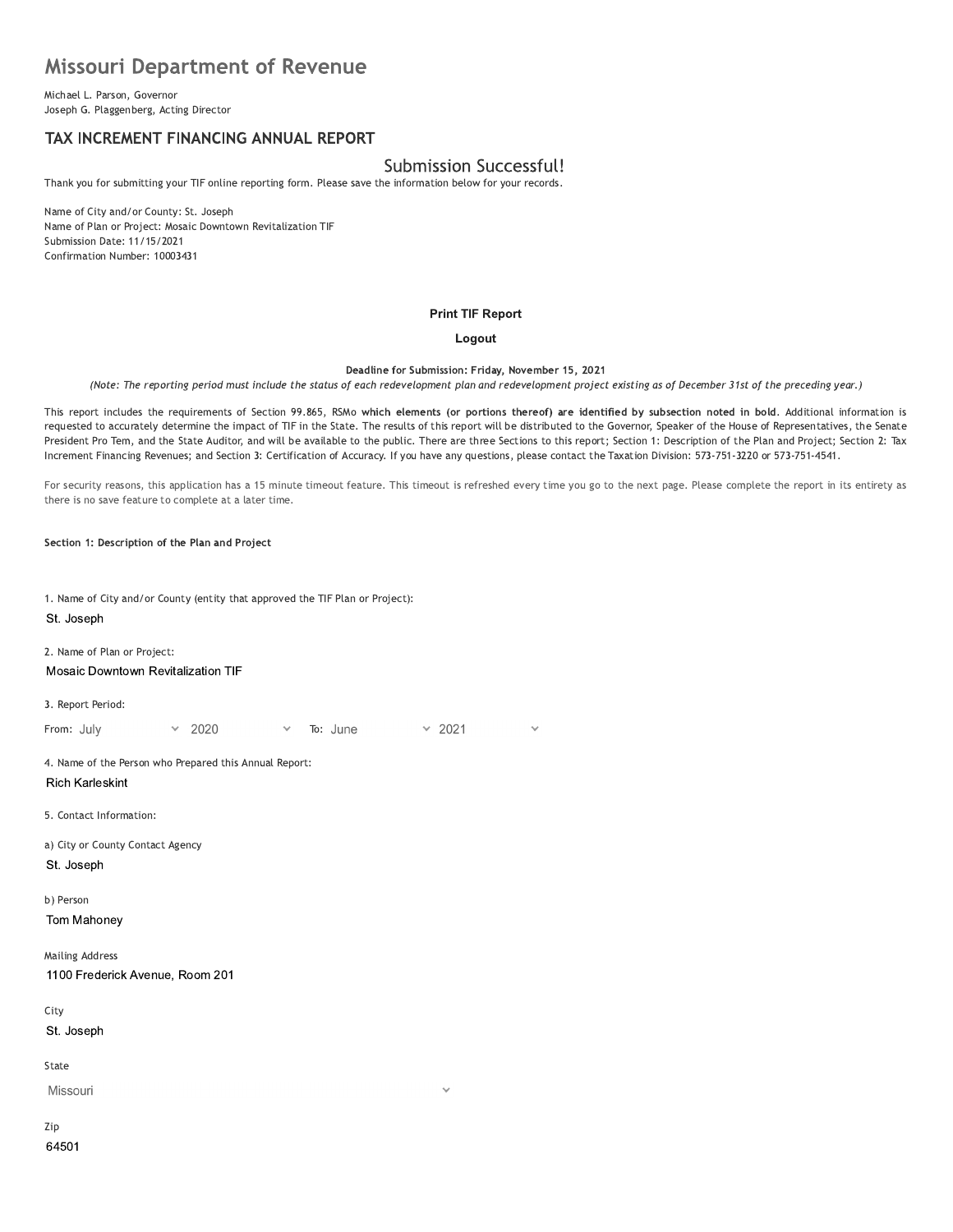| Phone        |
|--------------|
| 816-271-5526 |

| Fax          |  |
|--------------|--|
| 816-271-4697 |  |

E-mail Address

816-271-5526<br>
Fax<br>
816-271-4697<br>
E-mail Address<br>
tmahoney@stjoemo.org<br>
c) Private Sector Developer<br>
St. Joseph Downtown Development<br>
d) Person<br>
Mark Tighe c) Private Sector Developer E-mail Address<br>
tmahoney@stjoemo.org<br>
c) Private Sector Developer<br>
St. Joseph Downtown Development<br>
d) Person<br>
Mark Tighe<br>
Phone<br>
816-271-7452

a) Person Mark Tighe

rnone 816-271-7452

| 816-271-7452                                               |              |      |
|------------------------------------------------------------|--------------|------|
| Fax                                                        |              |      |
|                                                            |              |      |
| E-mail Address                                             |              |      |
| mark.tighe@mymlc.com                                       |              |      |
| 6. Original Date Plan/Project Approved:                    |              |      |
| December                                                   | $\checkmark$ | 2015 |
| 7. Ordinance Number (if available):<br>9013                |              |      |
| 8. Most Recent Plan Amendment Date (if any): [99.865.1(9)] |              |      |
| Select a Month                                             | $\checkmark$ | - 20 |
| 9. Ordinance Number (if available):                        |              |      |
| 10. State House District:                                  |              |      |
| 27                                                         |              |      |
| 11. State Senate District:                                 |              |      |
| 34                                                         |              |      |
| 12. School District:                                       |              |      |
| 294                                                        |              |      |

13. General Location of Area or Project Area (if available, please e-mail a copy of Redevelopment Area Boundary Map from Plan to TIFreporting@dor.mo.gov:[99.865.1(10)]

12. School District:<br>
294<br>
13. General Location of Area or Project Area (if available, please e-mail a copy of Redevelopment Area Boun<br>
106 South 7th Street – formerly an old commercial business building (German American B 106 South 7th Street – formerly an old commercial business building (German American Building) 618-620 Felix Street – formerly two commercial buildings (demolished), Felix & 8th Street – existing public parking structure, 615 Edmond Street - existing public parking structure, 702 Edmond Street - existing<br>surface parking lot. 13. General Location of Area or Project Area (i<br>The redevelopment area is located within<br>106 South 7th Street – formerly an old co<br>618-620 Felix Street – formerly two comm<br>parking structure, 615 Edmond Street – e<br>surface

| ٢ |   |  |
|---|---|--|
|   |   |  |
|   | ë |  |

 $\mathbb{A}$ 

14. Brief Description of Plan/Project: [99.865.1(10)]

The plan involves the renovation of the German American Building, the demo and reconstruction of the City owned public parking structure at Felix & 8th Street and the repaving and striping of two surface parking lots. The Tub South rn Street – formerly an of commercial buildings (demolished), Felix & 8th Street – existing public<br>618-620 Felix Street – formerly two commercial buildings (demolished), Felix & 8th Street – existing public<br>parki parking structure, 615 Edmond Street – existing public parking structure, 702 Edmond Street – existing<br>surface parking lot.<br>14. Brief Description of Plan/Project: [99.865.1(10)]<br>The plan involves the renovation of the Germ

15. Plan/Project Status (checkmark one which best describes status):

 $\bigcirc$ Starting-Up

OSeeking Developer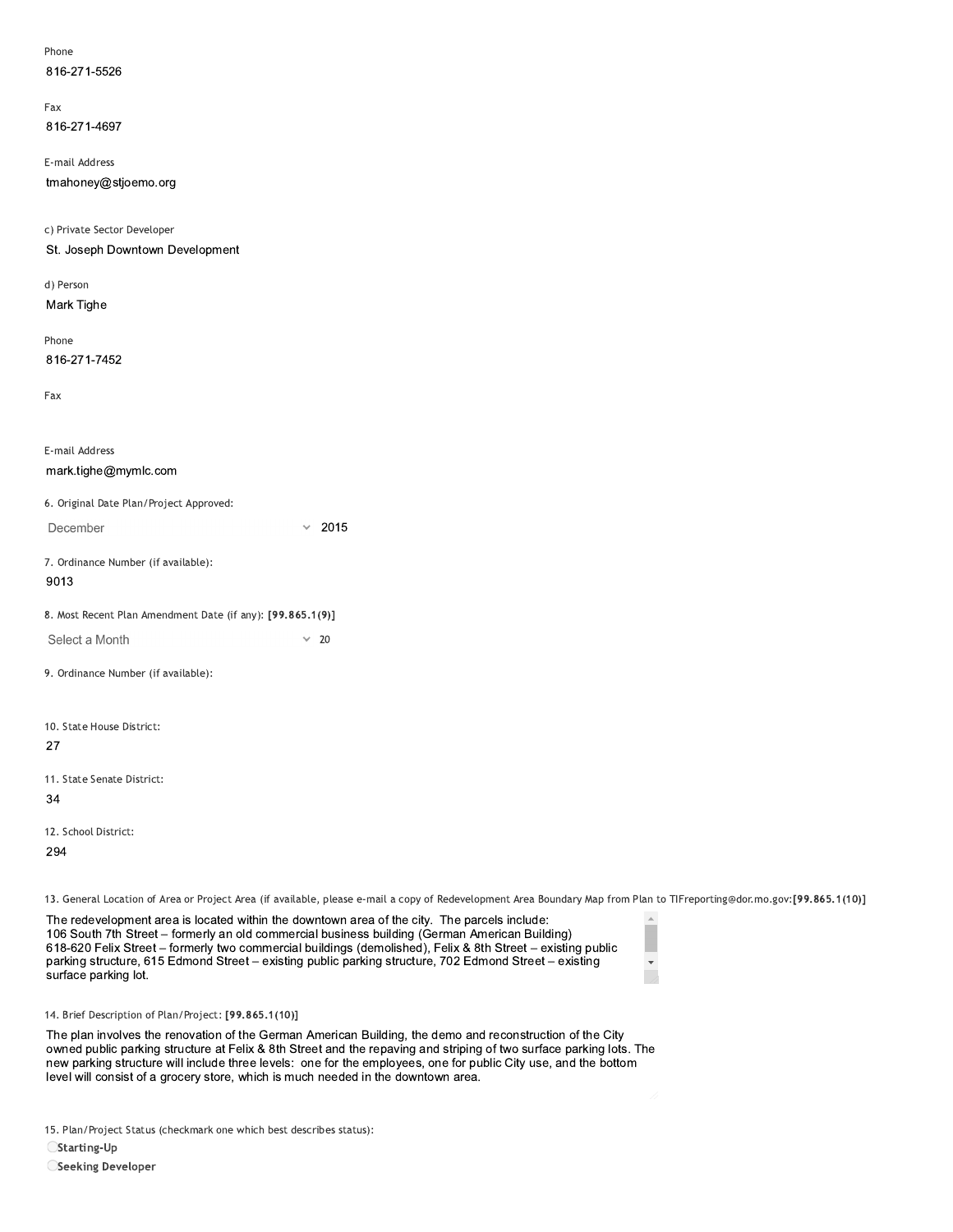**OUnder Construction OFully-Operational Olnactive ODistrict Dissolved** If clarification is needed on Plan/Project Status:

Optional...

16. Area Type (checkmark all applicable):

**Ø** Blight

Conservation

Economic Development

17. How was the "but-for" determination made? (checkmark all applicable):

Project had unusual/extraordinary costs that made the project financially unfeasible in the market place.

 $\Box$  Project required significant public infrastructure investment to remedy existing inadequate conditions.

Project required significant public infrastructure investment to construct adequate capacity to support the project.

□ Project required parcel assembly and/or relocation costs.

If clarification is needed on "but-for" determination:

Optional...

18. Major Development Obstacles to be Overcome:

Extraordinary development costs. Unsanitary or unsafe conditions. Economic under-utilization.

19. Briefly Describe the Project's Public Benefits: [99.865.1(10)]

The plan will result in increased employment within the retail market & enhance the tax base of the City. To initiate & encourage downtown development. The renovation of a landmark building listed on the National Historic Register will become a catalyst to revitalize the Citys. The newly constructed parking structure will not only provide a grocery store, but will become a focal point when you enter the downtown area.

20. Briefly Describe Agreements with the Developer: [99.865.1(9)]

 $N/A$ 

|     | 21. Brief Description of Any Agreements with the Affected Taxing Districts: [99.865.1(9)] |  |  |  |  |
|-----|-------------------------------------------------------------------------------------------|--|--|--|--|
| N/A |                                                                                           |  |  |  |  |

22. Number of Relocated Residences During This Report Period:

 $\mathbf 0$ 

23. Number of Relocated Businesses During This Report Period:

 $\mathbf 0$ 

24. Number of Parcels Acquired Through Use of Eminent Domain Power in This Report Period: [99.865.1(12)]

 $\mathbf 0$ 

25. Identify any Businesses that have Relocated to the Redevelopment Area During This Report Period: (Completion of this section satisfies requirements of 99.810.2 'New Business Report', otherwise due by the last day of February).

> Name: Address: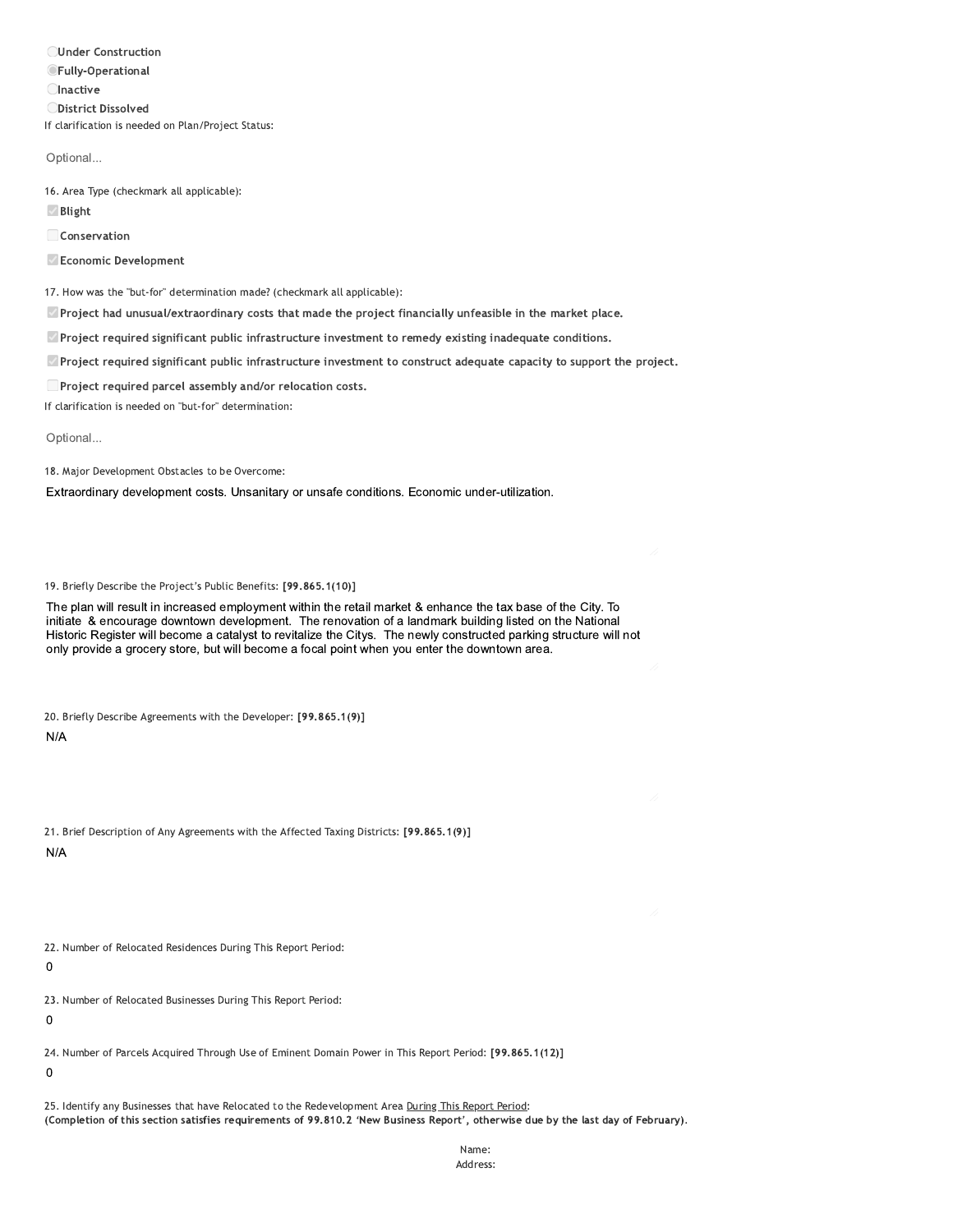#### Phone Number: Primary Business Line: Relocated From What City/County?

26. Estimate of New Jobs: Projected: 20

Actual to date: 12

27. Estimate of Retained Jobs: Projected: 300

Actual to date: 232

Section 2: Tax Increment Financing Revenues

TIF Revenue Deposits to the Special Allocation Fund as of the Report Date:

a) Payments in Lieu of Taxes (PILOTs): [99.865.1(6)]

Total received since inception:

\$1,654,251.79

Amount on hand (as of report date):

 $\sqrt{5}$  O

b) Economic Activity Taxes (EATs): [99.865.1(8)]

Total received since inception:

\$29,934.18

Amount on hand (as of report date):  $$1,299.63$ 

Total Revenue on hand in the Special Allocation Fund as of Report Date: [99.865.1(1)]  $$1,299.63$ 

29. Expenditures for Total Project Costs Funded by TIF: [99.865.1(2)]

a) Public Infrastructure (streets, utilities, etc)

Total Since Inception:

\$870,584.99

Report Period Only:

 $\sqrt{5}$  O

b) Site Development (grading, dirt moving, etc.)

Total Since Inception: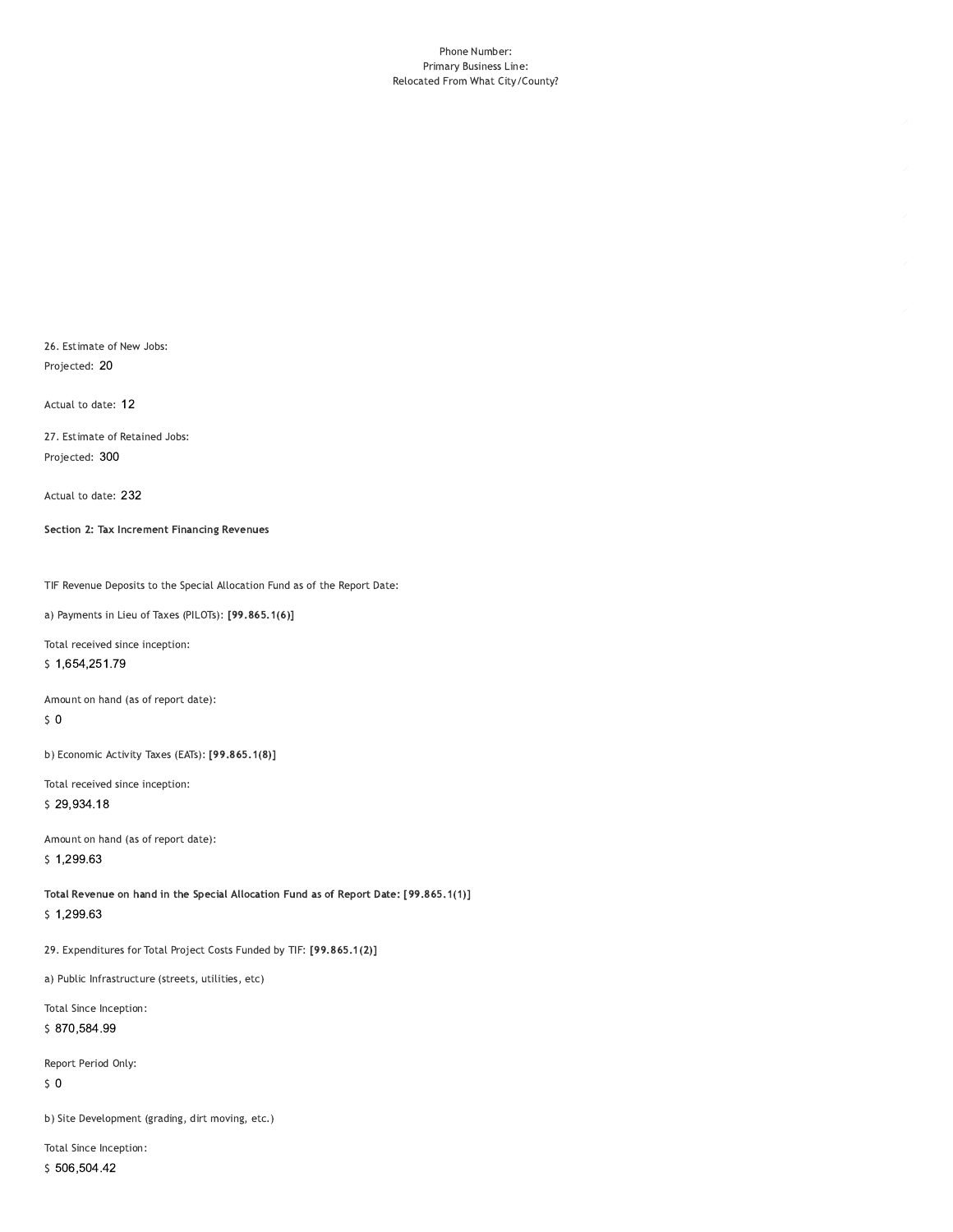Report Period Only:

 $\zeta$  0

c) Rehab of Existing Buildings [99.865.1(11)]

Total Since Inception: \$976,303.78

Report Period Only:

 $50$ 

d) Acquisition of Land or Buildings [99.865.1(11)]

Total Since Inception:

 $50$ 

Report Period Only:

 $\sqrt{5}$  O

e) Other (specify): Construction

Total Since Inception:

\$24,512,156.39

Report Period Only:  $50$ 

f) Other (specify): General Conditions

Total Since Inception: \$2,561,618.12

Report Period Only:

 $\sqrt{5}$  O

Amount Paid on Debt Service: [99.865.1(3)]

g) Payments of Principal and Interest on Outstanding Bonded Debt:

Since Inception:

 $50$ 

This Reporting Period:

 $\sqrt{5}$  O

h) Reimbursement to Developer for Eligible Costs:

Since Inception: \$1,590,140.50

This Reporting Period: \$567,559.16

i) Reimbursement to Municipality (or other Public Entity) for Eligible Costs:

Since Inception:

\$83,622.55

This Reporting Period: \$29,883.67

30. Anticipated TIF Reimbursable Costs (Only include hard costs; do not include interest or bond issuance costs.):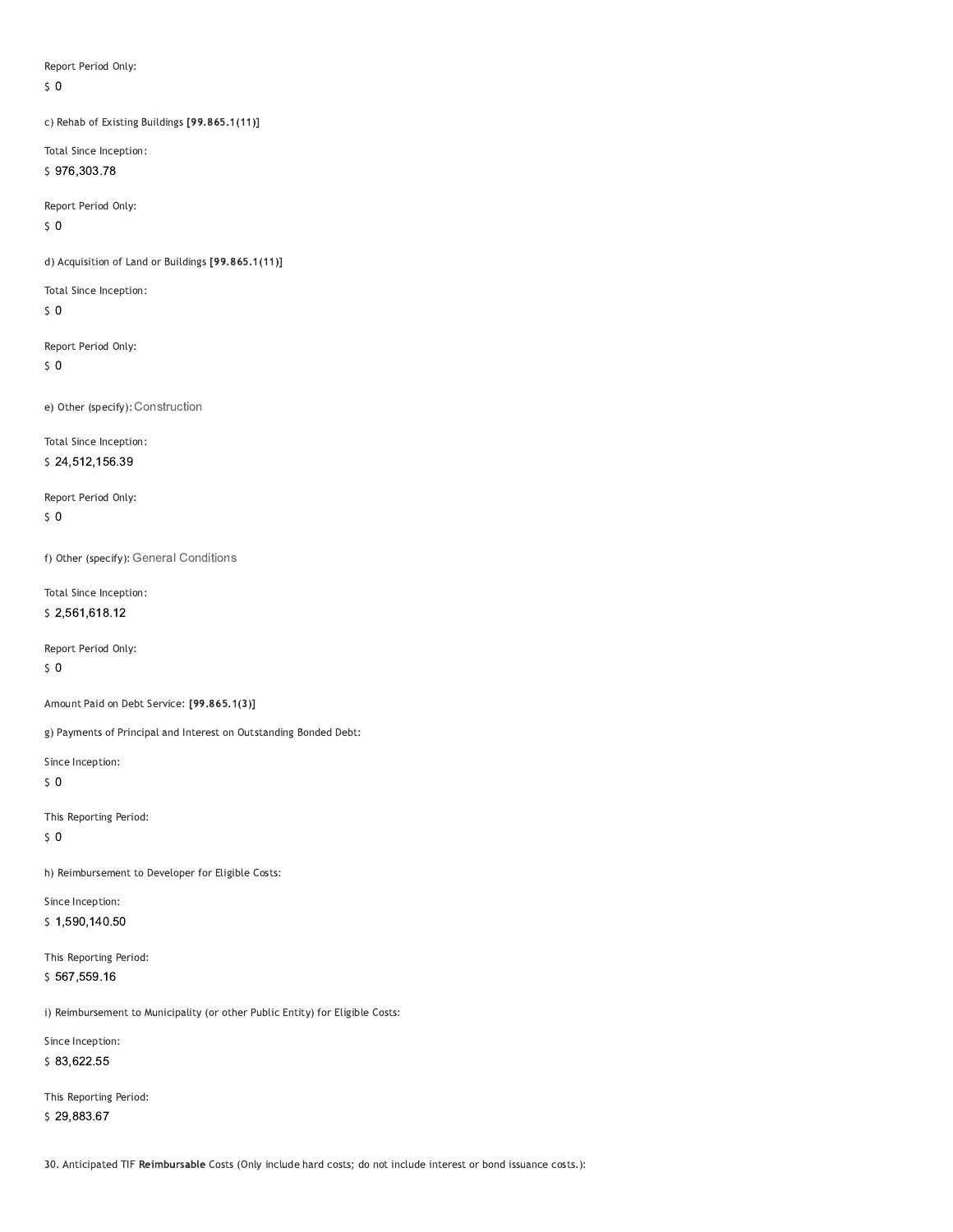a) Public Infrastructure and Site Development Costs (utility extensions, road improvements, stormwater, demolition, grading, etc.):

\$2,035,830

b) Property Acquisition and Relocation Costs:

 $50$ 

c) Project Implementation Costs (including professional fees):

\$1,946,820

d) Other (specify, as applicable): Construction Costs

\$19,284,210

e) Other (specify): General Conditions/Contingency

\$5.547,520

f) Other (specify): Signage

\$596,000

Total Anticipated TIF Reimbursable Project Costs:

### \$29,410,380

31. Anticipated Total Project Costs:

#### \$37,551,440

(Please e-mail a copy of the budgets from the Redevelopment Plan for Anticipated Total Project Costs and Anticipated Reimbursable TIF Costs if any revisions occurring since previous filing to TIFreporting@dor.mo.gov.)

32. TIF Financing Method (checkmark all applicable):

Pay-as-you-go

General Obligation Bonds

TIF Notes

 $\Box$ Loan

TIF Bond

Industrial Revenue Bond

Other Bond

 $\Box$  Other

Maturity of TIF Obligations (term of the TIF payout)

33. Original Estimate (# of years to retirement):

## 23

34. Current Anticipated Estimate (# of years to retirement):

 $17$ 

## **Estimated Increase in Tax Generation**

35. Original Assessed Value of the Redevelopment Project: [99.865.1(4)]

\$125,950

36. Assessed Valuation Added to the Redevelopment Project (as of the end of the reporting period): [99.865.1(5)]

\$8,498,930

37. Anticipated Assessed Value at Time of District Termination:

## \$11,508,782

38. Total Amount of Base Year EATs: [99.865.1(7)]

 $50$ 

39. Total Amount of Base Year PILOTs:

 $50$ 

40. Total Annual EATs Anticipated at Time of District Termination:

\$157,052.21